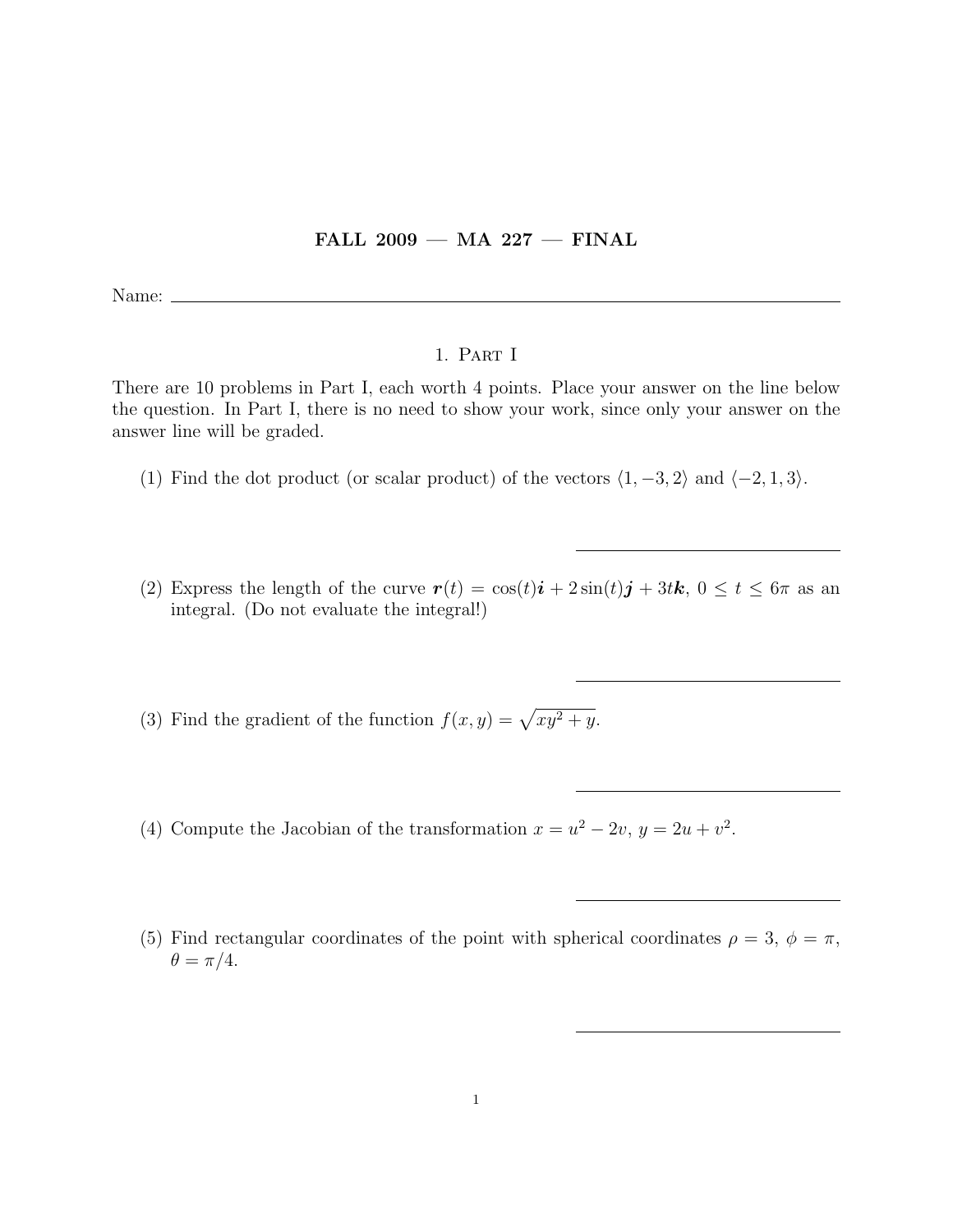- (6) Find the linearization  $L(x, y)$  of  $f(x, y) = \ln(x + y^2)$  at the point (1, 2).
- (7) Reverse the order of integration in the iterated integral  $\int_0^2 \int_{x^2}^4 f(x, y) dy dx$ . (Do not evaluate the integral!)
- (8) Find a potential function of the conservative vector field  $\mathbf{F} = (1 + ye^{xy})\mathbf{i} + xe^{xy}\mathbf{j}$ .
- (9) Write down the iterated integral for  $\iint_D 3y dA$  where D is the triangular region with vertices  $(0, 0)$ ,  $(1, 1)$  and  $(2, 0)$ . Do not evaluate the integral.
- (10) Evaluate  $\iint_D dA$  where  $D = \{(x, y) : 0 \le x^2 + y^2 \le 4, 0 \le y, 0 \le x\}.$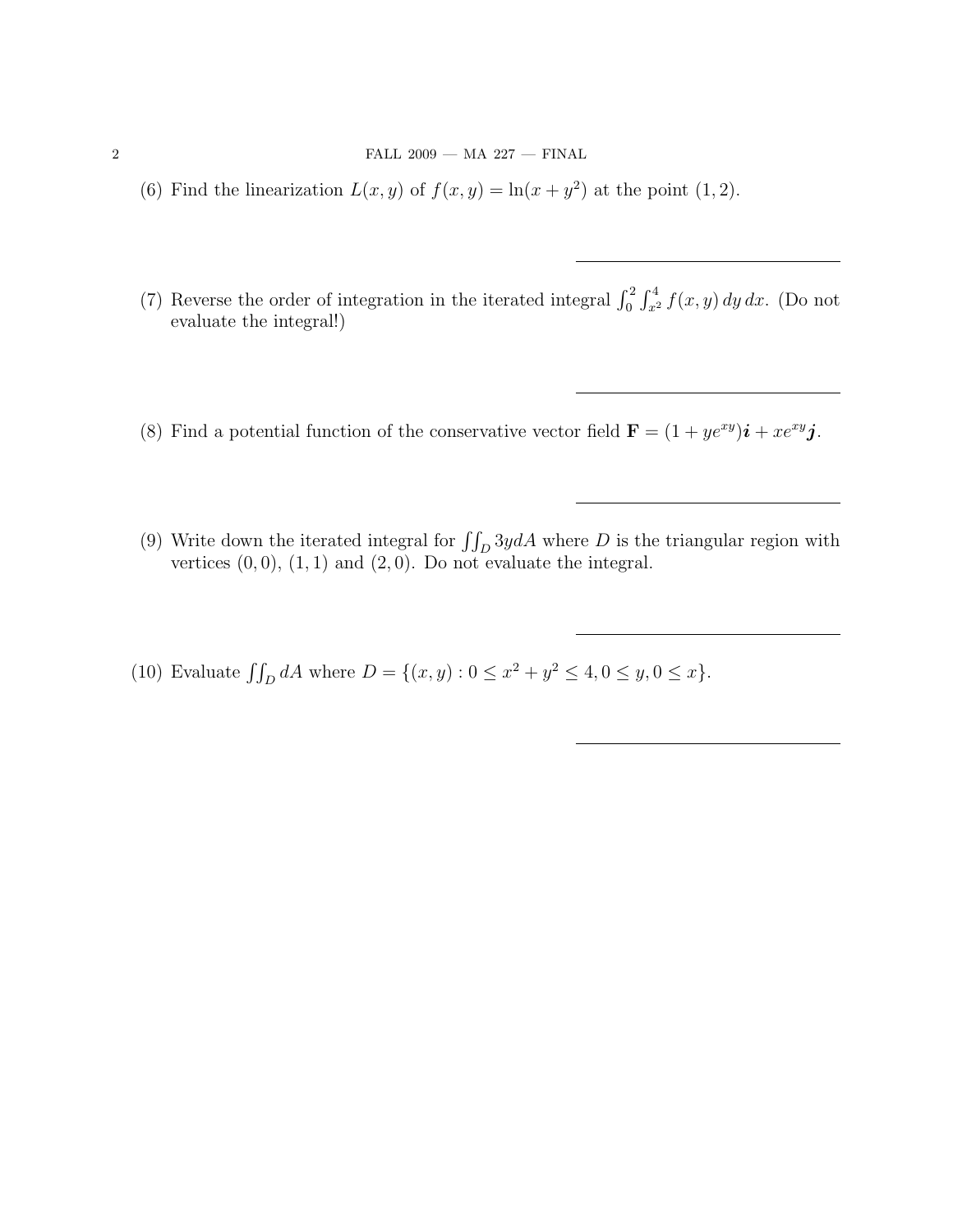## 2. Part II

There are 6 problems in Part II, each worth 10 points. On Part II problems show all your work! Your work, as well as the answer, will be graded. Your solution must include enough detail to justify any conclusions you reach in answering the question.

(1) Find the distance between the lines (i.e., the distance between the closest points on these lines)

$$
x = 2 + t
$$
,  $y = 1$ ,  $z = 2 - t$ 

and

$$
x = 1 - s
$$
,  $y = 1 + s$ ,  $z = 0$ .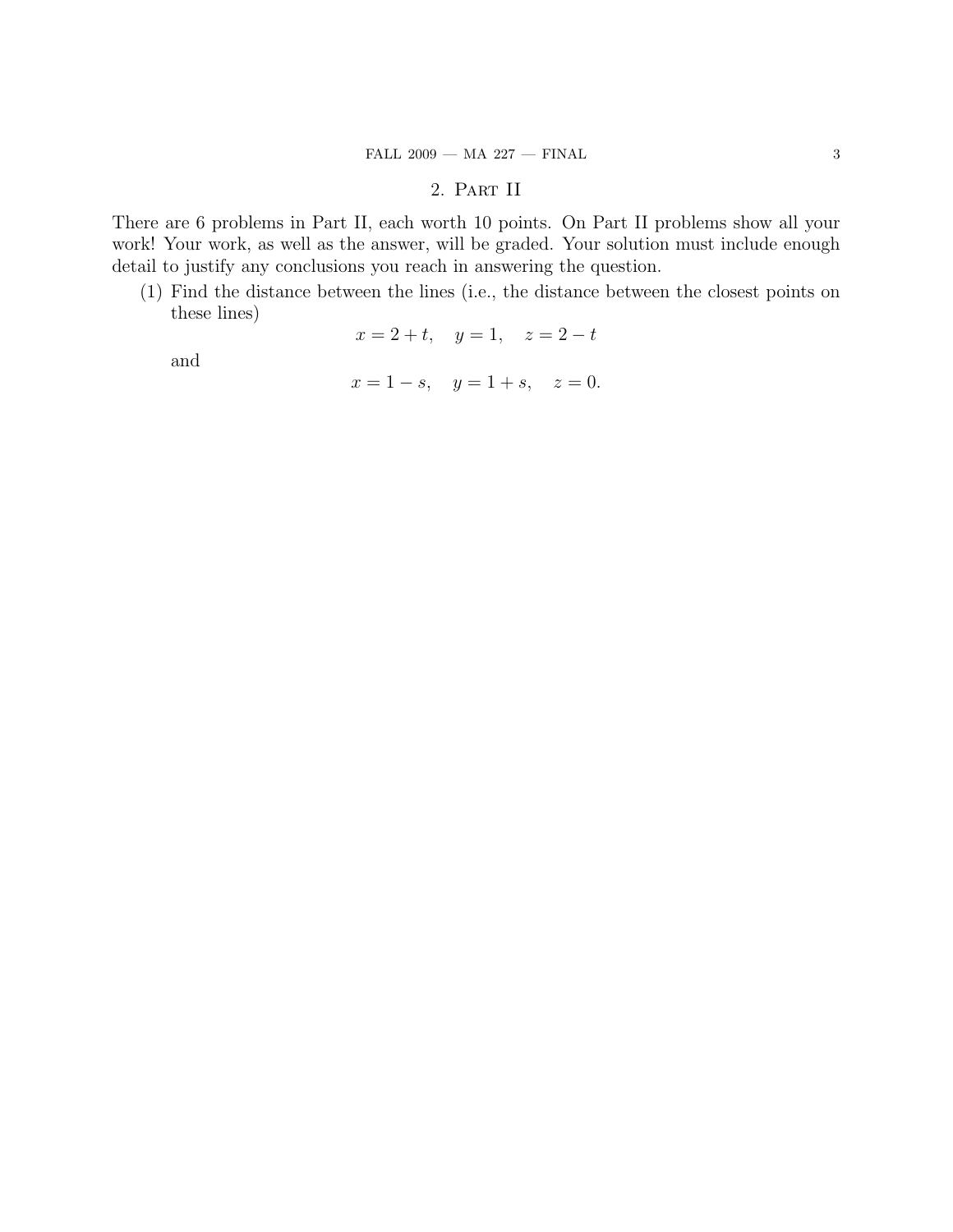- (2) A ball is thrown from ground level at an angle of  $\pi/4$  radians to the ground at a speed of  $v_0$  meters per second. The path of the ball for time  $t \geq 0$  is described by the vector function  $\mathbf{r}(t) = \langle x(t), y(t) \rangle$ , where the first component is along the horizontal while the second is along the vertical direction.
	- (a) What is the initial velocity vector  $\mathbf{r}'(0)$ ?
	- (b) Assuming that gravity is the only force acting on the ball, and that the gravitational acceleration  $g$  is equal to 10 meters per second per second, find the acceleration vector  $a(t) = r''(t)$  for the ball.
	- (c) Find the component functions  $x(t)$  and  $y(t)$  of the position vector  $r(t)$  in terms of the initial speed  $v_0$ .
	- (d) If the ball lands 20 meters away, find the time  $t_0$  when the ball hits the ground, and the initial velocity  $v_0$ .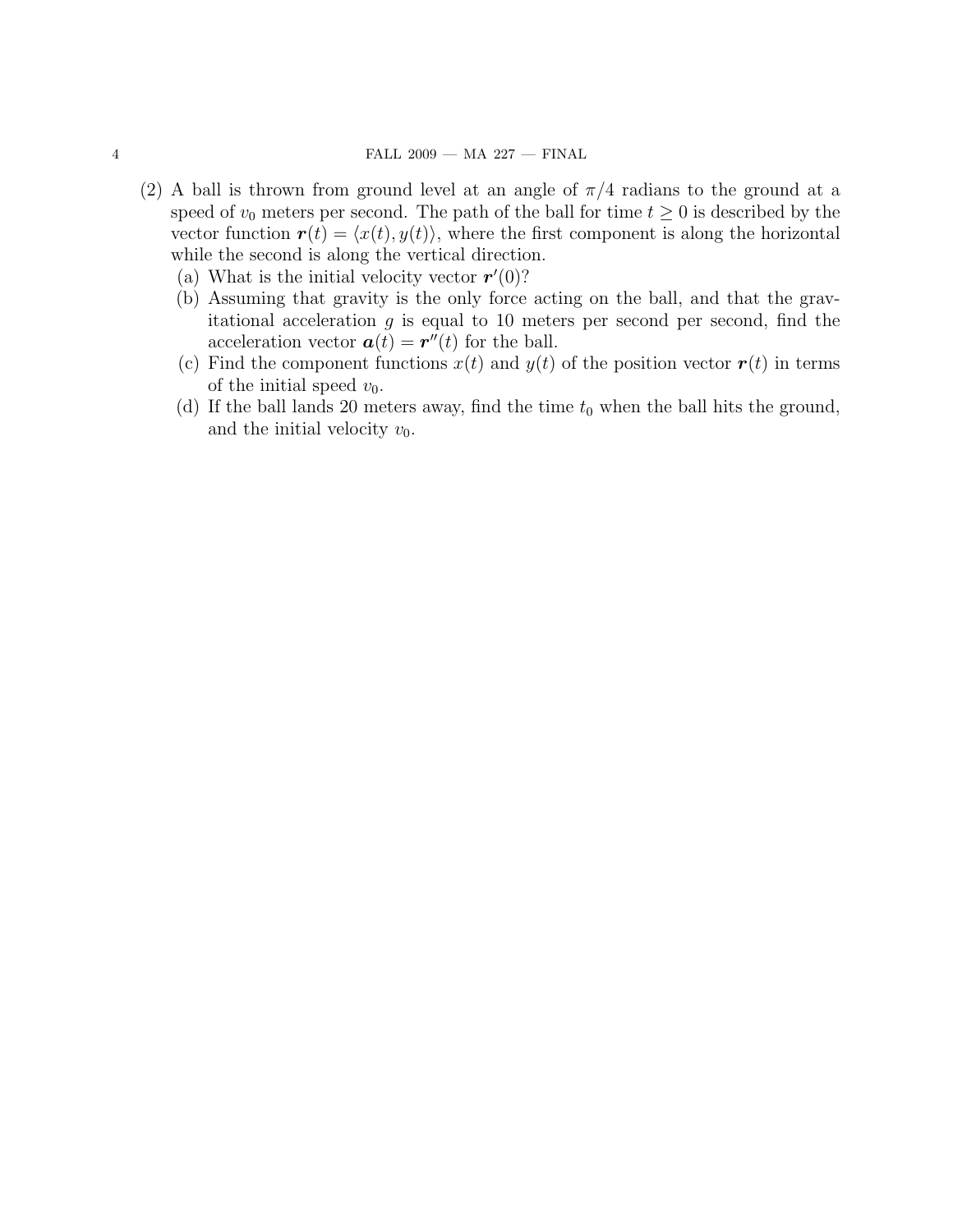$$
z = 1000 - 0.005x^2 - 0.01y^2
$$

where  $x, y$ , and  $z$  are measures in meters and you are standing at the point with coordinates  $(20, -10, 997)$ . The positive x-axis points east, the positive y-axis points north, and the positive z-axis points up.

- (a) If you walk southeast will you start to ascend or descend? Find the rate of ascent, being careful to state the units involved.
- (b) In which direction is the rate of increase largest? What is the rate of ascent in this direction?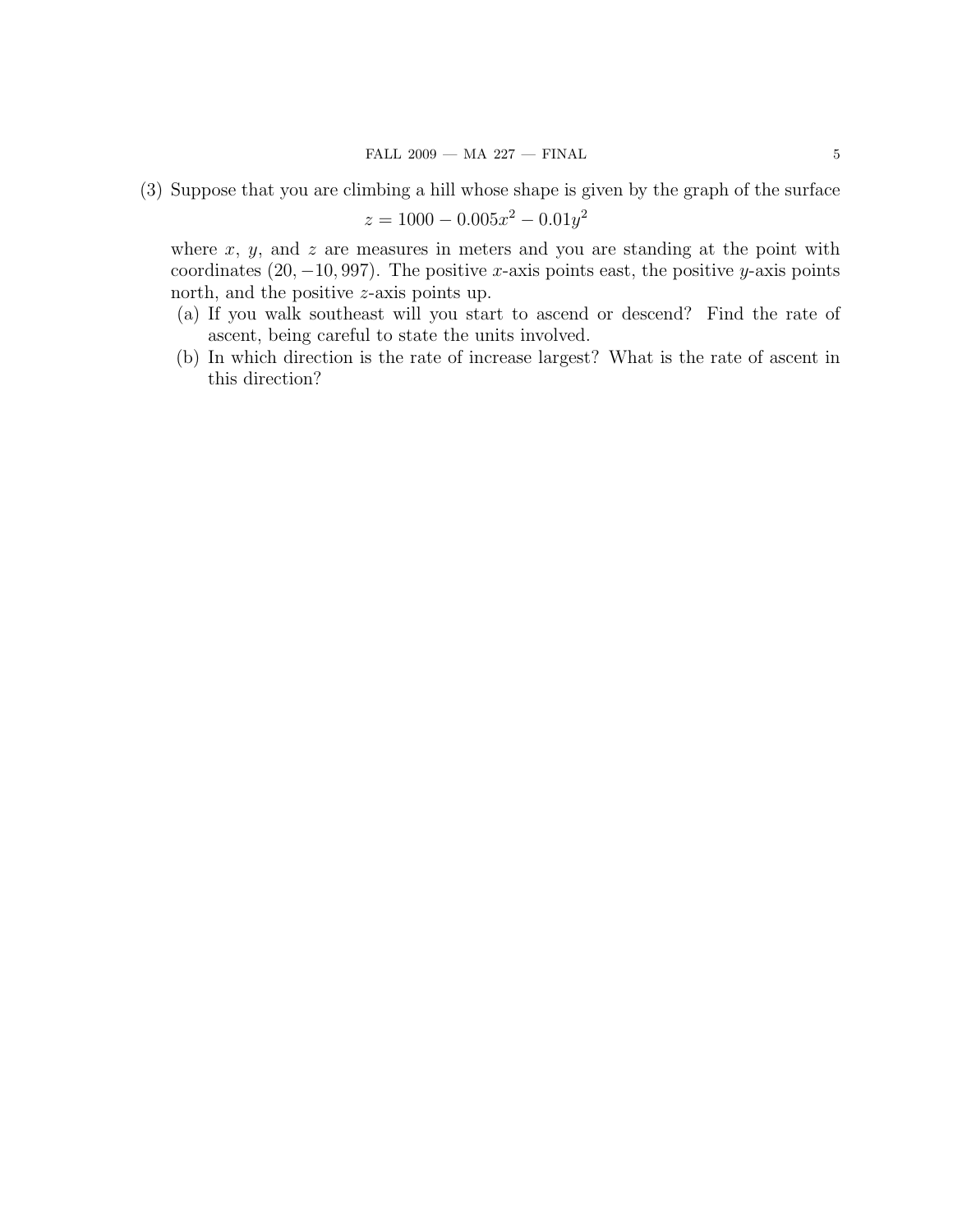(4) Find the points  $(x, y, z)$  on the double cone  $z^2 = x^2 + y^2$  that are closest to the point  $(4, 4, 0).$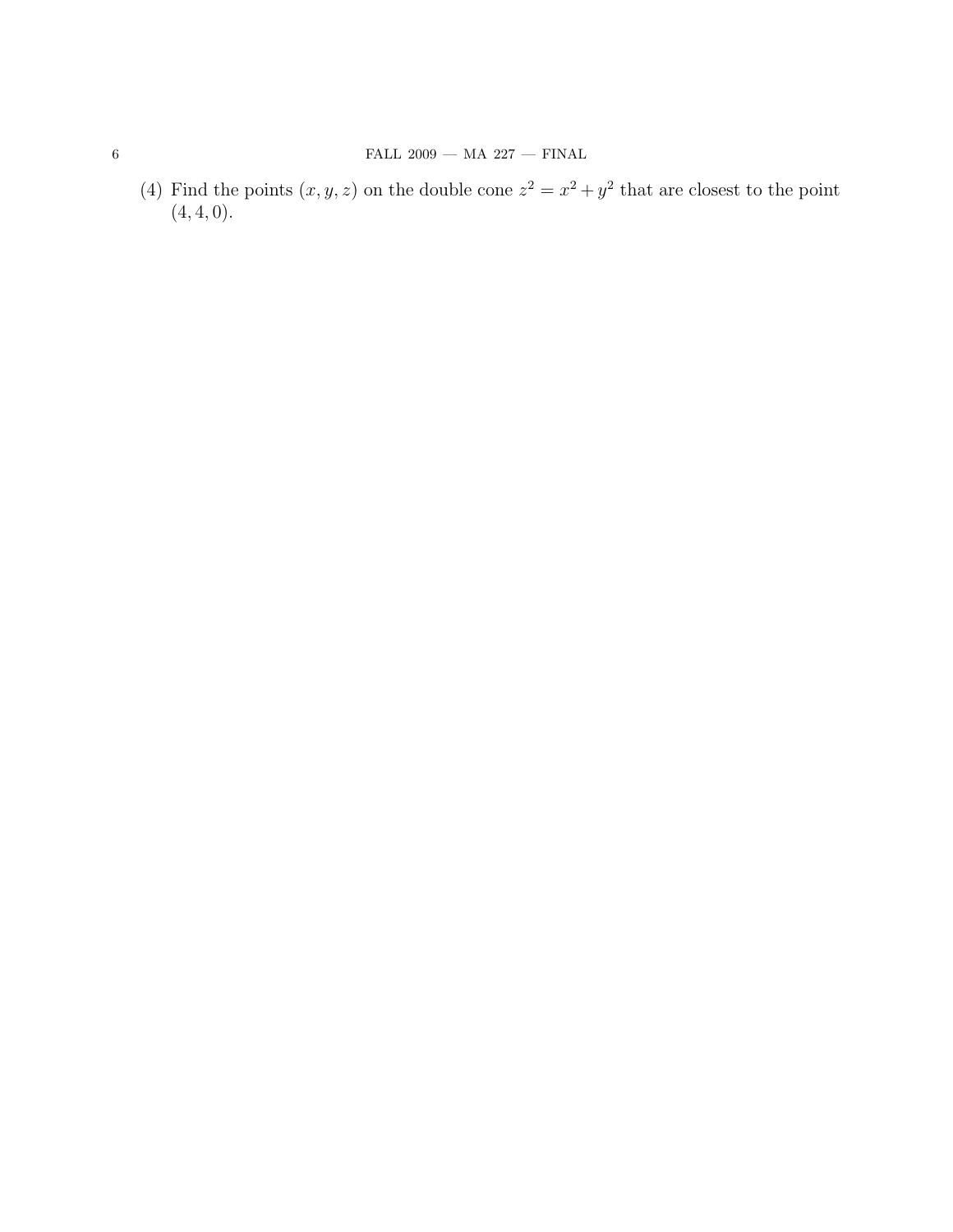(5) Find the volume of the solid lying between the planes  $z = 0$ ,  $z = x$  above the triangle bounded by the lines  $x = 0$ ,  $y = x$ , and  $y + x = 1$  in the x-y-plane.